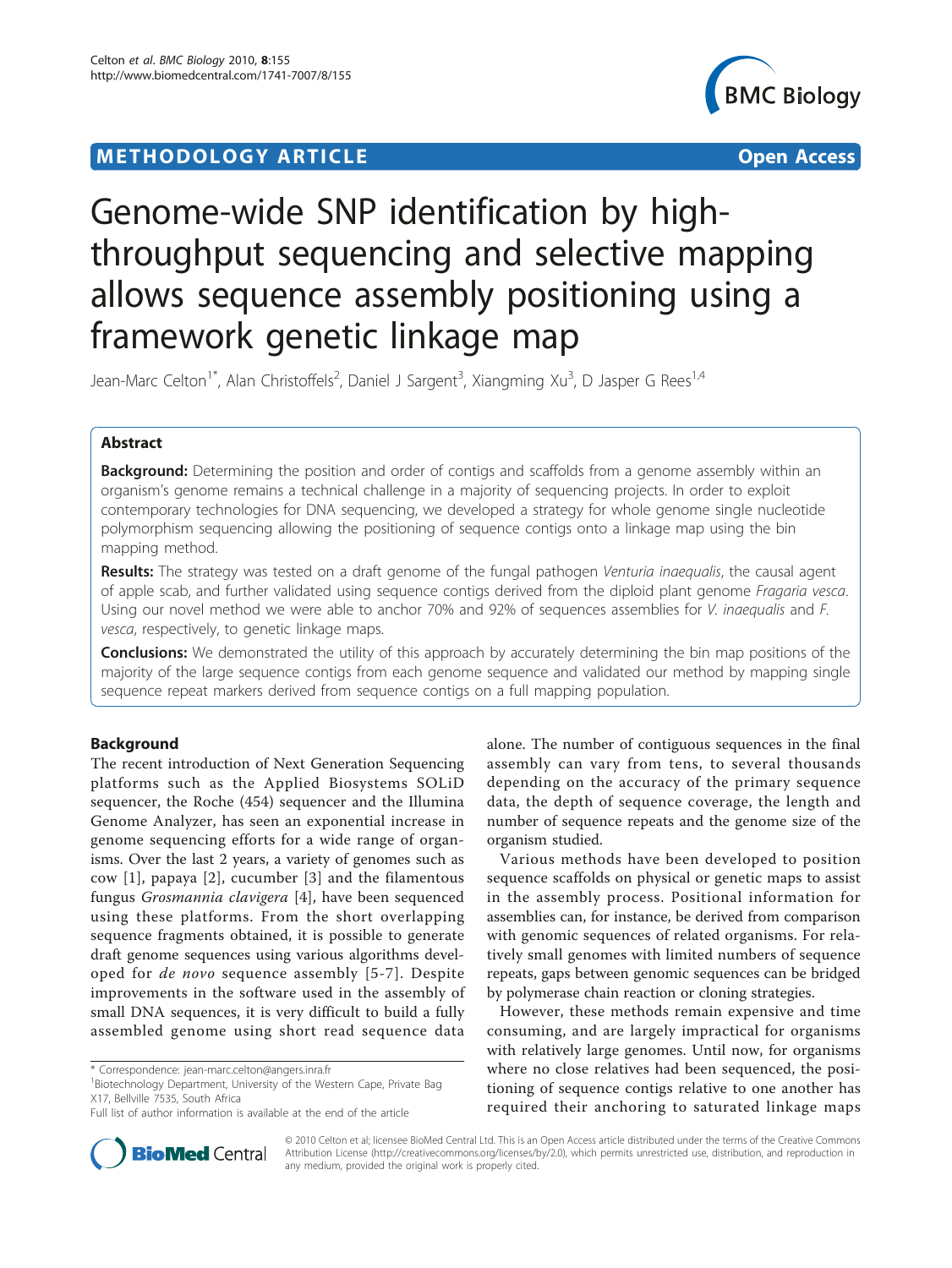which has largely depended upon the availability of abundant mapped genetic markers such as simple sequence repeats (SSR) and single nucleotide polymorphism (SNP) markers.

SNPs are the most common form of genetic variation between individuals, making them very attractive for anchoring genome sequence contigs to linkage maps. Methods for identifying and genotyping these SNPs have developed rapidly in the last few years and, as a result, a variety of SNP genotyping protocols have become available [\[8](#page-7-0)]. However, the ability to build highdensity SNP assays relies entirely on the current availability of large numbers of SNPs with known genomic coordinates and known allele frequencies. For the majority of species, the development of high-density SNP assays remains a challenge because draft genome sequences, when available, are generated from the DNA of a single inbred individual and, thus, do not readily permit the identification of large numbers of SNPs. Moreover, the cost of complete genome re-sequencing for SNP discovery remains prohibitive for species with large genomes.

A strategy known as 'selective' or 'bin' mapping has been developed, which permits rapid mapping of large numbers of genetic markers to a mapping framework with a low degree of precision, by using only a subset of highly informative progeny individuals [[9](#page-7-0)-[11\]](#page-7-0). Thus, for a given marker, the joint (or combined) genotype of the selected subset of individuals at a locus identifies a unique mapping bin on the genetic map of the organism.

We describe a method utilizing next generation sequencing to score SNPs and anchor assemblies to a genetic map by exploiting the bin mapping strategy, hereafter referred to as the SNP by Sequencing Bin Mapping strategy (SSBM; Figure [1](#page-2-0)).

Our approach is based on deep sequencing of genomic libraries from selected progeny individuals. The method was tested on a haploid organism [Venturia inaequalis Cooke (Wint.)] and then validated using the diploid plant species Fragaria vesca (the woodland strawberry). The genome of V. inaequalis, a hemi-biotrophic fungus which is a pathogen of apples (*Malus*  $\times$  *domestica* Borkh) [\[12](#page-7-0)] has been estimated to be as large as 100 Mbp [\[13](#page-7-0)]. However, a draft de novo shotgun genome sequence assembled from short single-end and paired-end sequence data, despite having a depth of coverage of approximately 100×, covers just under 40 Mbp of unique sequence (JMC, Hüsselmann L and DJGR, manuscript in preparation). The F. vesca genome size, on the other hand, has been estimated to be in the region of 206 Mb [[14\]](#page-7-0). Sequencing of the F. vesca genome has recently been carried out using a range of sequencing platforms [[15\]](#page-7-0). De novo assembly yielded a total of over 3200 scaffolds, of which 272 cover 209.8 Mb.

Using a bin mapping set derived from a genetic linkage map, whole genome re-sequencing was performed on individuals issued from a V. inaequalis population. The validation of our strategy was then performed by re-sequencing individuals derived from a cross between two closely related diploid strawberry species F. vesca and *F. nubicola* [\[16](#page-7-0)]. The relative large size of the *Fra*garia genome meant that re-sequencing was performed on reduced-complexity libraries in order to maximize the genome coverage at particular locations. The overall objective was to maximize the number of SNPs detected by whole-genome, or partial re-sequencing of selected progeny individuals, and to use the SNPs identified to anchor the draft genome assembly to an existing genetic map using a bin mapping strategy.

# Results and discussion

# Test of the SSBM strategy on V. inaequalis Genome sequencing and assembly

Sequencing of the *V. inaequalis* genome has recently been performed (JMC, Hüsselmann L and DJGR, manuscript in preparation) using Illumina sequencing technology. De novo assembly of a mixture of single- and paired-end sequences was performed using Velvet [\[7](#page-7-0)] and yielded a total of 3088 sequence contigs larger than 500 bp. These sequence contigs totalled 37,685,262 bp with a median size of 2817 bp, an average size of 12,204 bp and a largest sequence assembly size of 220,681 bp. More than 85% of the genome sequence contigs were longer than 10 kb (Figure [2](#page-3-0)).

#### Construction of the bin mapping set

Using the selective mapping strategy, eight haploid progeny isolates were selected from a population derived from a cross between isolates C1054 (China) and 01/213 (UK). The framework linkage map developed for this progeny [[17](#page-7-0)], which covers a total of 804 cM, was divided into 54 bins using eight individuals following the method described previously [[11\]](#page-7-0). The average bin length was 15.5 cM and the longest bin length identified was 31.7 cM. As there were a limited number of individuals selected and because of the haploid nature of the organism under investigation, 13 non-contiguous pairs of bins mapping at different locations in the genome were identified as having identical joint genotypes.

#### Library sequencing

The small genome size of *V. inaequalis*, coupled with recent improvements in read length and throughput on the Illumina Genome Analyzer platform, have made it possible to use whole genome re-sequencing for SNP discovery and validation. Thus, the genomes of all eight individuals in the bin mapping set were sequenced to a depth in the range of  $2\times$  and 6.2 $\times$ . The total amount of sequence data obtained for each of the eight libraries varied from 80 (library 5) to 251 Mb (library 6; Table [1](#page-3-0)).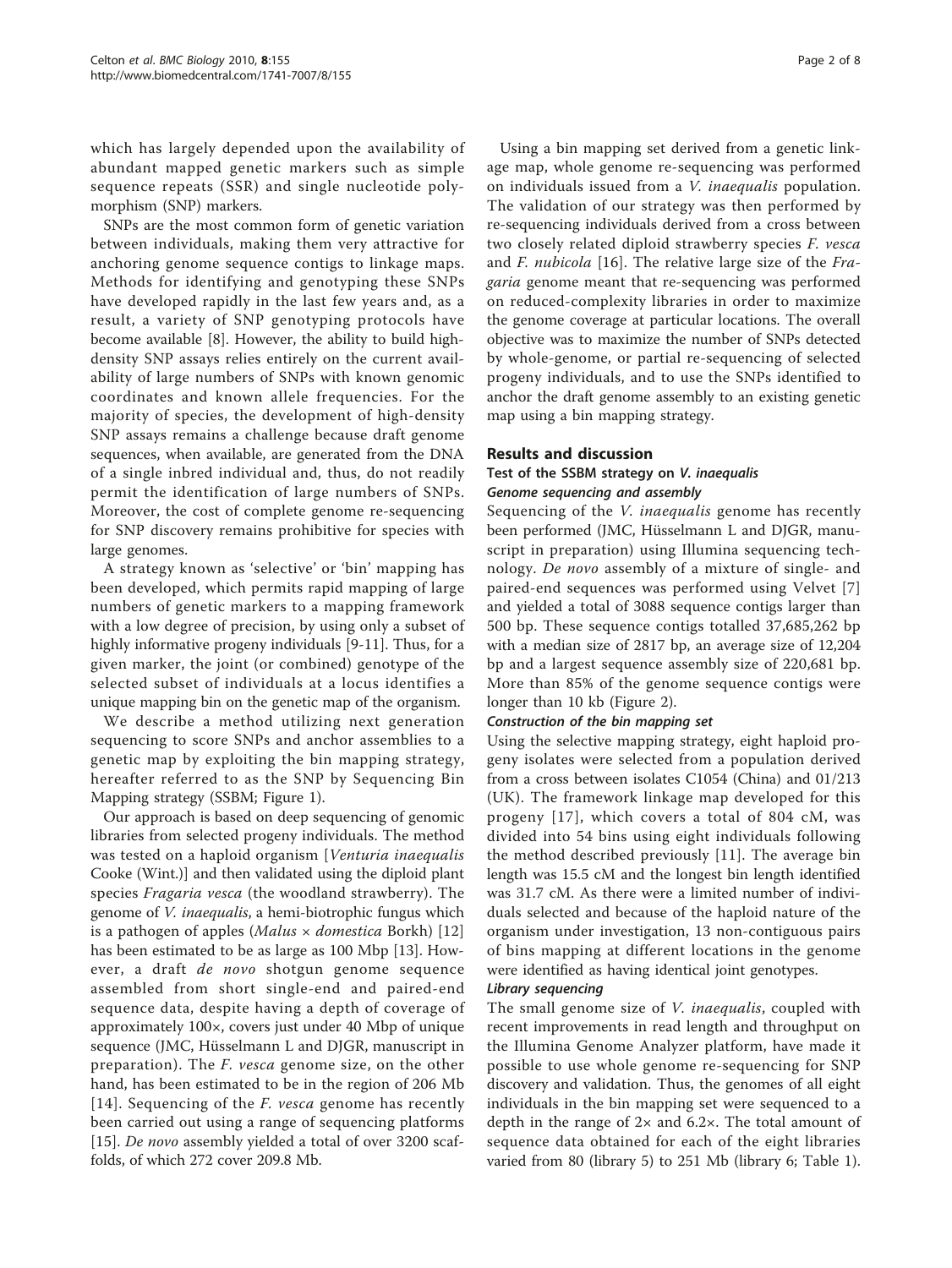<span id="page-2-0"></span>

Of the 50 bases generated for each sequence, only the first 35 bases were used for sequence alignment and SNP detection. As shown by the Illumina Solexa output files, the raw quality of the bases sequenced following

base number 35 started decreasing significantly. Therefore, to avoid the identification of false SNPs and the identification of false joint genotypes, the last 15 bases of each sequence were not taken into consideration.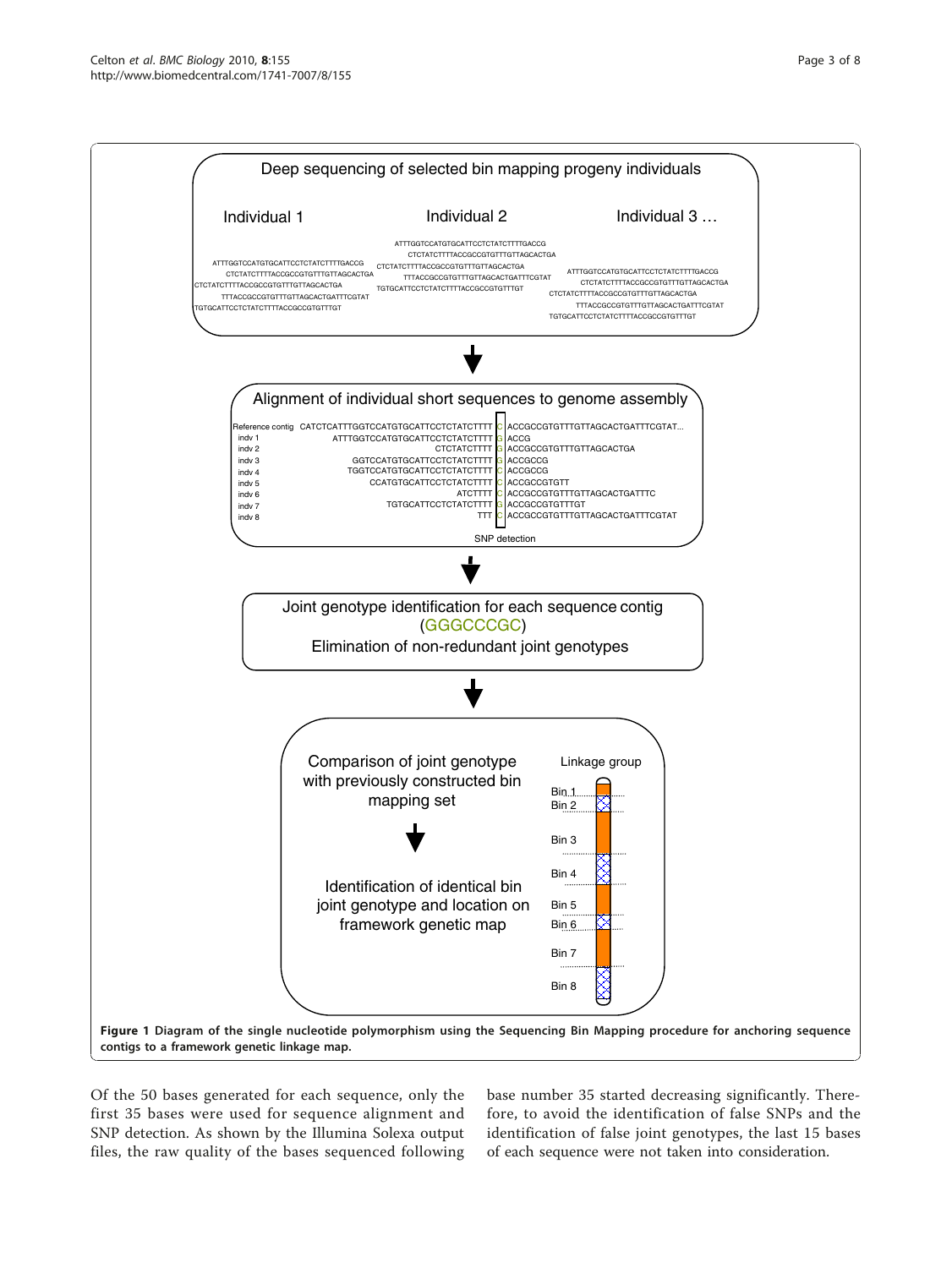<span id="page-3-0"></span>

#### Sequence alignment and joint genotype detection

Alignment of the 35 bp sequences to the reference V. inaequalis genome was performed with MAQ [[18](#page-7-0)] using the stringent conditions described in the methods section. Under these conditions, putative SNPs were identified in 2623 of the 3088 unique sequences (85%). High quality SNPs were identified, on average, every 585 bp.

A total of 1232 contigs were identified with at least three joint genotypes each and represented 36,946,609 bp, or 98%, of the assembled genome sequence used in the analysis. The number of identical joint genotypes identified per sequence assembly varied from three to 87, with an average of 10 and a median of seven.

As the V. inaequalis genome sequence used as the reference was different from the two parental strains

Table 1 Library sequencing from total DNA of eight selected Venturia inaequalis individuals from the mapping progeny  $C1054 \times 01/213$ 

| . .            |                                   |                                                |  |
|----------------|-----------------------------------|------------------------------------------------|--|
|                | Individual Number of<br>sequences | Final volume of data used for<br>analysis (Mb) |  |
|                | 6,596,811                         | 231                                            |  |
| $\mathcal{P}$  | 6,796,360                         | 238                                            |  |
| 3              | 6,843,864                         | 239                                            |  |
| $\overline{4}$ | 6,792,617                         | 238                                            |  |
| 5              | 2,283,128                         | 80                                             |  |
| 6              | 7,181,955                         | 251                                            |  |
| 7              | 6,973,366                         | 244                                            |  |
| 8              | 4,050,540                         | 141                                            |  |
|                |                                   |                                                |  |

The 'number of sequences' represents the total number of short sequence fragments sequenced for each individual.

used in the construction of the bin mapping progeny, the validation of the joint genotype for each sequence assembly was confirmed visually in to avoid the detection of false positive SNPs and priority was given to sequence contigs with a length in excess of 20 kb.

## Contig anchoring and validation

Of the 627 sequence contigs which were larger than 20 kb, 514 (82%) were identified as having an unambiguous joint genotype and, thus, could potentially be anchored onto the genetic map. In addition to these, the joint genotype of an extra 440 sequence contigs with a sequence length shorter than 20 kb was also scored. This brought the total number of sequence contigs that could be scored for SNPs in the bin mapping progeny to 954, covering 28,045,768 bp (74%) of the draft genome assembly.

The joint genotype of each of the 954 sequence contigs was then compared to the joint genotype of the pre-determined bins. From this analysis, 666 sequence contigs (70%) were anchored to pre-determined bins, with the remaining 288 (30%) falling into bins that had not previously been identified (Figure [3\)](#page-4-0) because of the restricted marker density on the original linkage map, which was estimated to cover around 70% of the V. inaequalis genome. These new bins were analysed and their position on the linkage map was determined by comparing their joint genotypes with the joint genotypes of neighbouring bins, in between which more than one recombination event was observed. and with the joint genotypes of bins located at the extremities of the linkage groups. This comparison allowed the positioning of 17 new bins (93 sequence contigs) on the linkage map.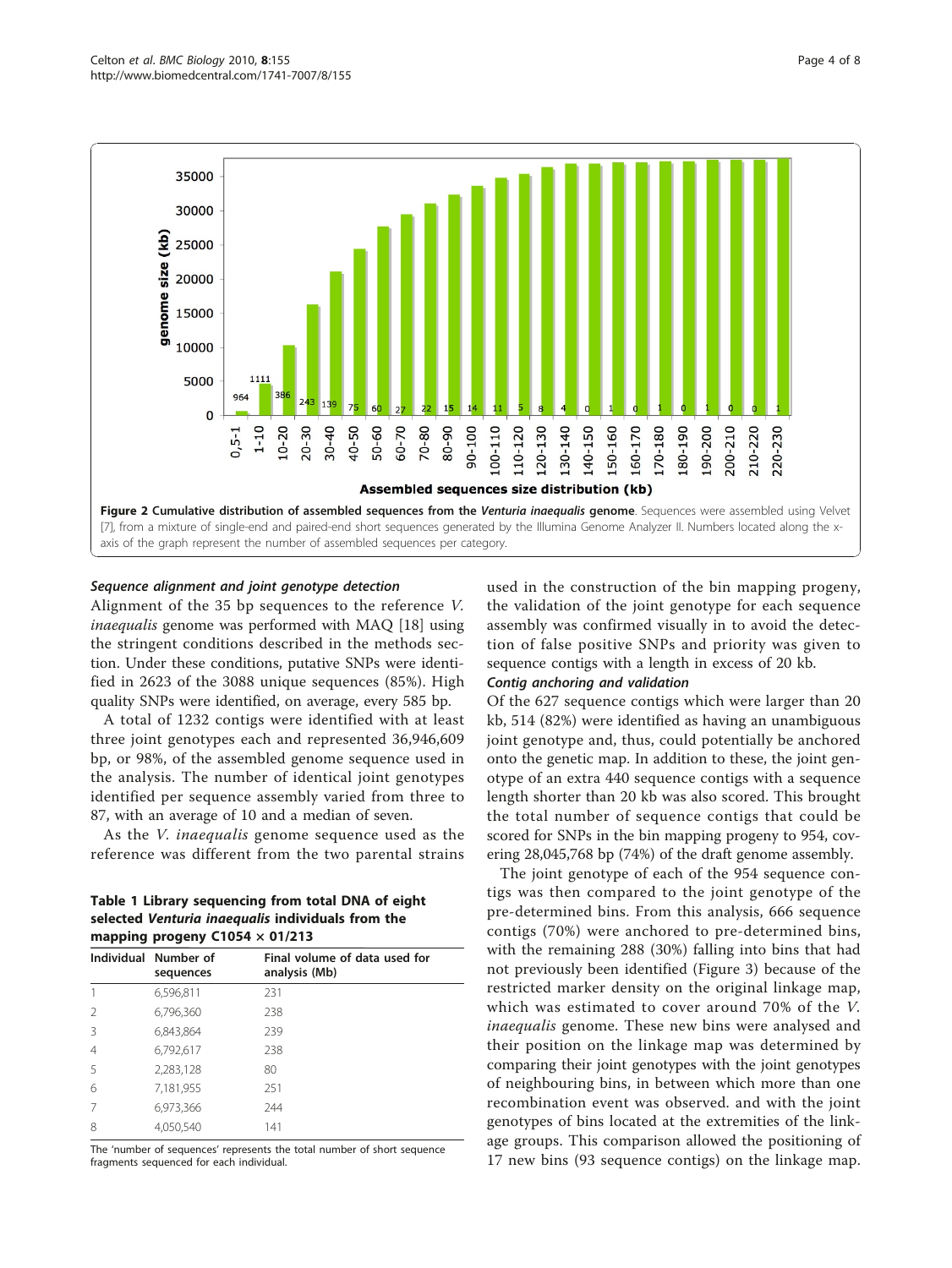<span id="page-4-0"></span>

We also established that eight additional new bins (121 sequence contigs) could be positioned at more than one location in the bin map. Details of the analysis are presented in Table 2. Finally, no potential location could be identified for 19 new bins (74 sequence contigs) which, presumably, lie outside the framework of the current linkage map.

In order to validate our strategy, the map location of 48 SSR markers identified from the *V. inaequalis* genome sequence (Additional File [1](#page-6-0)) was compared to the bin location of the sequence contigs from which they had been developed. Of these 48 sequence contigs, 18 were not bin mapped by SNP-seq because the number of joint genotype identified in the sequence did not reach the threshold of three required for validation. Of the remaining 30 sequence contigs, 26 were located in the bin in which their respective SSR had been mapped and four were misplaced. Primer sequences for the 48 SSR sequences are given in Additional File [2](#page-6-0). A detailed analysis of the output of the MAQ program revealed that these

| Sequence contigs size<br>(kb) | Total number of sequence<br>contigs | Sequence contigs scored and<br>percentage (%) | Sequence contigs anchored and<br>percentage (%) |
|-------------------------------|-------------------------------------|-----------------------------------------------|-------------------------------------------------|
| < 20                          | 2461                                | 440 (17.9)                                    | 353 (14.3)                                      |
| $20 - 30$                     | 243                                 | 175(72.0)                                     | 156 (64.2)                                      |
| $30 - 40$                     | 139                                 | 111(79.9)                                     | 75(54.0)                                        |
| 40-50                         | 75                                  | 68 (90.7)                                     | 54 (72.0)                                       |
| 50-60                         | 60                                  | 54 (90.0)                                     | 41(68.3)                                        |
| 60-70                         | 27                                  | 26 (96.3)                                     | 20(74.1)                                        |
| 70-80                         | 22                                  | 22 (100.0)                                    | 17(77.3)                                        |
| 80-90                         | 15                                  | 14(93.3)                                      | 9(60.0)                                         |
| 90-100                        | 14                                  | 14(100.0)                                     | 9(64.3)                                         |
| 100-110                       | 11                                  | 11(100.0)                                     | 10(90.9)                                        |
| 110-120                       | 5                                   | 4(80.0)                                       | 3(60.0)                                         |
| 120-130                       | 8                                   | 7(87.5)                                       | 6(75.0)                                         |
| 130-140                       | 4                                   | 4(100.0)                                      | 3(75.0)                                         |
| >140                          | 4                                   | 4(100.0)                                      | 3(75.0)                                         |

Table 2 Analysis of the Venturia inaequalis genome sequence contigs anchored to the genetic map

The sequence contigs anchored comprise the contigs for which the joint genotype matches the joint genotype of the pre-determined bins and the contigs for which the bins could be placed into the map. The number of sequence contigs scored and anchored is followed by their respective percentage relative to the total number of sequence contigs indicated in the second column.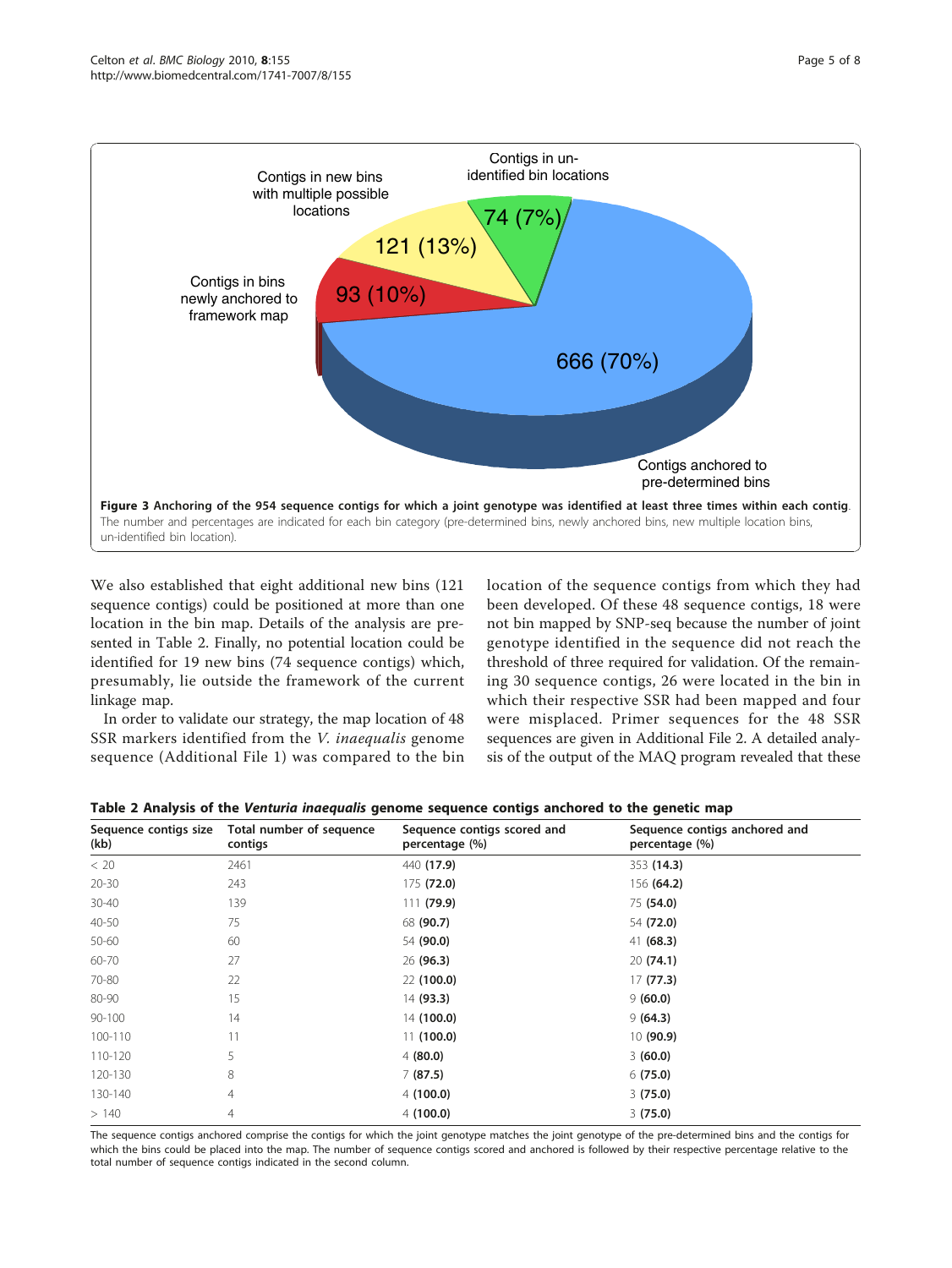sequence contigs had been misplaced, mainly because of the low coverage observed for library 5 (Table [1\)](#page-3-0).

# Validation of the SSBM strategy on F. vesca Bin mapping set construction

Six  $F_2$  individuals were selected from a mapping population derived from a cross between F. vesca and F. nubicola. The linkage map constructed from this cross covered a total distance of 545 cM and was divided into 55 bins.

#### Library sequencing

DNA fragments of 74 bp were generated by the Illumina Genome Analyzer II, of which 63 bp were used for sequence alignment. Considering that the Alu I fragments isolated represented approximately 10% of the genome, each library thus presented a total coverage of 4.8× to 48× at these particular genomic locations. The final size of data used for the analysis varied from 159 to 1002 Mb (Table 3).

## Sequence alignment, scaffolds anchoring and validation

Alignment of the 63 bp sequences to the F. vesca genome was performed using the same stringent conditions used previously. Using sequences derived from the male grandparental library (F. nubicola), SNPs were identified in the majority of the 3200 scaffolds and one SNP was detected in approximately 25% of the Alu I fragments. Using our approach, 185 of the 211 scaffolds of over 100 kb in length of the F. vesca genome sequence were anchored to the genetic map (Table 4). In addition, 11 scaffolds ranging in size from 4470 to 83,161 bp were also anchored. In total, 92.8% of the Fragaria genome was anchored to the genetic map using the SSBM strategy.

Validation of the contig location was performed by mapping SSR and SNP markers developed from Fragaria sequences. Of the 113 markers developed, 95 (84.1%) were mapped to genomic regions corresponding to the bin location where their respective scaffolds had been anchored. The majority of the remaining markers were mapped to genomic regions corresponding to adjacent bin locations.

# Table 3 Library sequencing from reduced complexity DNA libraries derived from six selected individuals from the mapping population Fragaria vesca <sup>x</sup> F. nubicola

| Individual            | Number of<br>sequences (bp) | Final volume of data used for<br>analysis (Mb) |
|-----------------------|-----------------------------|------------------------------------------------|
| Parent F.<br>nubicola | 11,452,620                  | 721                                            |
|                       | 15,388,017                  | 969                                            |
| $\mathcal{P}$         | 9,125,899                   | 575                                            |
| 3                     | 2,521,718                   | 159                                            |
| $\overline{4}$        | 14,805,664                  | 933                                            |
| 5                     | 15,920,025                  | 1002                                           |
| 6                     | 1,584,695                   | 100                                            |

Table 4 Detailed presentation of Fragaria contigs over 100 kb scored and anchored to the genetic map, per size range

| Contig<br>size (kb) | Number of contig<br>assemblies | Contigs<br>anchored (%) | <b>Total size</b><br>anchored (kb) |
|---------------------|--------------------------------|-------------------------|------------------------------------|
| 100-500             | 88                             | 70 (79.5)               | 20172                              |
| 500-1000            | 58                             | 54 (93.1)               | 38113                              |
| 1000-2000           | 35                             | 32 (91.4)               | 44189                              |
| 2000-3000           | 20                             | 20 (100)                | 49860                              |
| 3000-4000           | 6                              | 5(83.3)                 | 17283                              |
| 4000-5000           |                                | 1(100)                  | 4105                               |
| 5000-6000           | $\mathcal{P}$                  | 2(100)                  | 10912                              |
| >6000               |                                | 1(100)                  | 6096                               |
| Total               | 211                            | 185 (87.7)              | 190730 (90.9)                      |

The number of contigs anchored is followed by their respective percentage (in bold) relative to the total number of contig indicated in the first column. The last column indicates the total size in kb anchored to the map.

In a few cases, SNP identification at regular intervals along Fragaria sequence assemblies allowed us to identify clear changes in joint genotypes within the same assembly. For six of these assemblies, this change in joint genotype did not correspond to a passage from one bin to the next but to a completely different bin located in another part of the genome. Detailed analysis of the assemblies using the SNP data allowed us to pinpoint the location in which the miss-assembly had occurred, thus improving the final quality of the assembled sequence.

# Conclusions

Our strategy has shown that it is now possible to anchor genome sequence contigs to a reference linkage map without having to first develop and locate large numbers of sequence characterized genetic markers or undertake the sequencing of bacterial artificial chromosome (BAC) ends. This method is ideally suited to organisms for which genetic resources are poorly developed. Using a foundation genetic map, we have developed the possibility of anchoring and ordering genome sequence contigs rapidly, easily and cost-effectively, without the need of prior extensive genetic knowledge of the organism studied.

The anchoring of sequence contigs to bins provides, in most instances, an approximate estimate of the location of a sequence in a particular linkage group but does not allow the relative positioning of sequence contigs within each bin. Thus, the accuracy of the location of each sequence assembly within the map depends entirely on the initial selection of the individuals to be sequenced and on the size of the sequence contigs to be anchored. Sequencing more individuals would eventually eliminate bins with similar joint genotypes and permit the identification of additional bins, therefore leading to an increased precision of the bin mapping. However, the location of large numbers of sequence contigs within an existing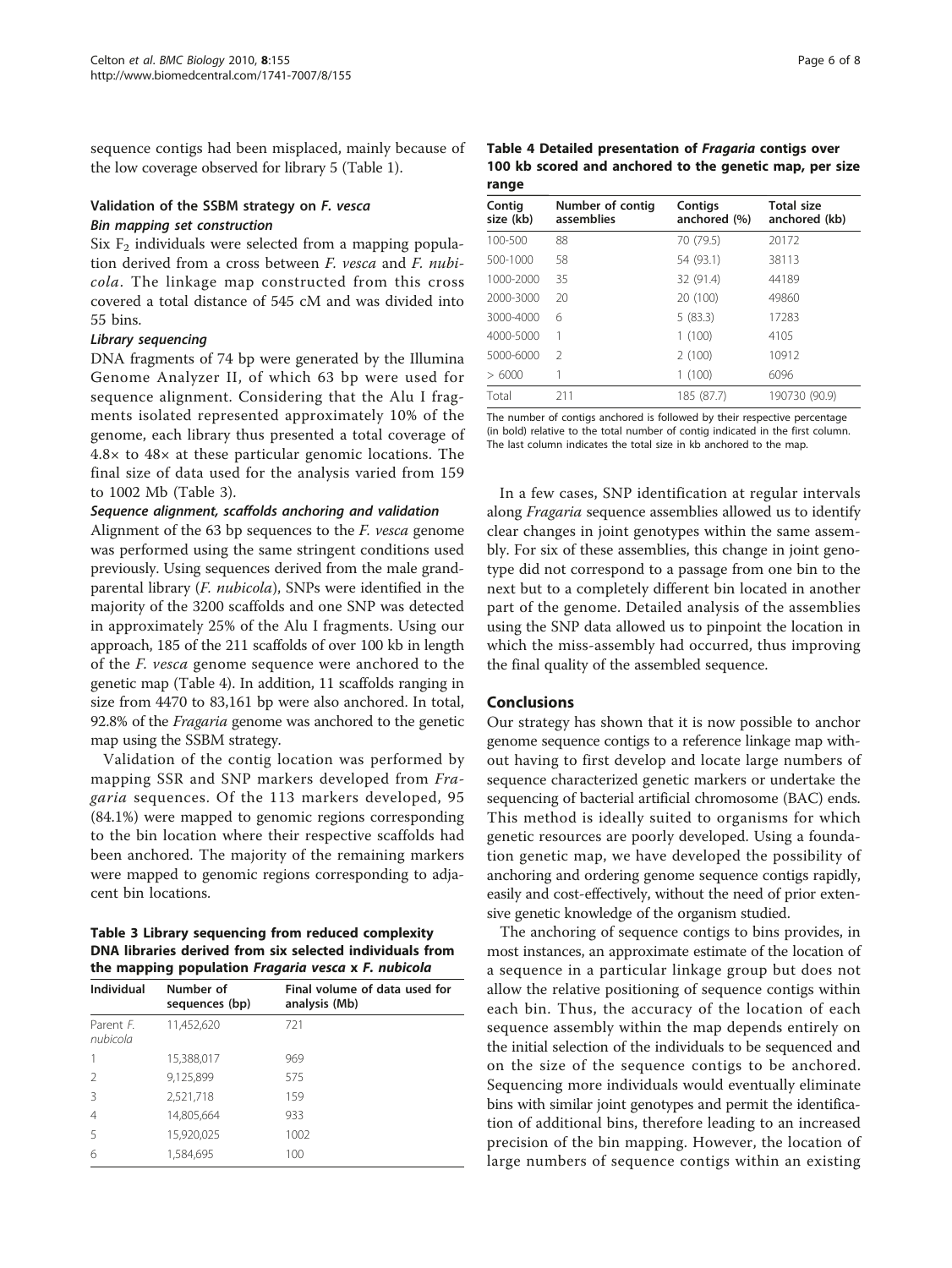<span id="page-6-0"></span>genetic map can serve as a robust framework for the anchoring of the genome sequence of an organism without the requirement of a high density physical mapping or well-saturated genetic mapping platform. Once scaffolds have been located to mapping bins, the precise positioning of scaffolds and their orientation relative to the linkage map can be performed in a targeted fashion. Where more precise positioning and orientation is required for a given genome region, individual SNPs can be scored in the entire mapping population from which the bin set was derived and scaffolds can be located relative to the genetic markers used to generate the foundation linkage map.

For larger haploid or diploid genomes, the SNP mapping by sequencing strategy can also be applied, as it is possible to sequence a large number of SNPs across all selected progenies by targeting specific regions of the genome. As demonstrated by our study performed on the diploid genome of F. vesca, this can be achieved by constructing libraries with a reduced complexity using restriction enzymes cutting at frequent intervals throughout the genome.

Furthermore, the SSBM strategy can also contribute to improve the quality of the genome assembly by identifying misassembled fragments through the identification of SNPs at regular intervals. Thus, our strategy provides a way to validate the assembly of large sequence fragments.

As a result of the very high throughput generated by the Illumina Genome Analyzer II, libraries could in the future be indexed and run together within a single lane of a flowcell, thus reducing the initial sequencing costs. Conversely, provided that the organism studied has a relatively small genome size, whole sequencing of a subset of individuals derived from a mapping population, instead of a single inbred individual, could provide sufficient data for the de novo assembly of the organism's genome and for the positioning of sequence contigs derived from the sequence assembly into a genetic map.

Given the flexibility and scalability of this approach, together with its demonstrated power to detect large numbers of high quality SNPs, we expect this method to significantly reduce the time and costs associated with de novo sequencing and alignment of sequence contigs to a linkage map. In addition, it should be possible to undertake this process without the use of an existing linkage map. For relatively small genomes, the sequencing of a larger set of individuals could provide enough data to perform de novo sequence assembly, SNP identification and relative sequence assembly positioning. The use of long mate pair sequencing will result in the generation of much larger de novo assemblies which will, in turn, allow the use of reduced complexity sequencing to provide the SNP-seq bin set data needed for the application of the SSBM strategy to larger genomes. This opens the way for the generation of low cost draft genome sequencing for a wide range of minor crops and pathogens for which funding is usually limited.

#### Methods

# Genome sequencing

# V. inaequalis

DNA was isolated from eight individuals derived from a bin mapping set using a protocol developed by [[19](#page-7-0)] with modifications from [\[20](#page-7-0)]. Purified DNA was then further prepared according to the manufacturer's protocol (Illumina GAII analyzer). Each library was run on a separate GAII lane in order to obtain a maximum coverage of the genome for each individual.

#### Fragaria

Six  $F_2$  individuals derived from a cross between F. vesca and F. nubicola were selected to form the bin mapping set. The larger genome size of this species meant that reduced complexity libraries were constructed using the restriction enzyme Alu I. As for V. inaequalis, purified DNA was further prepared according to the manufacturer's protocol. Libraries were run on separate GAII lanes.

# Sequence alignment to reference genome and joint genotype identification

Alignment of the sequences to their respective reference genome was performed with MAQ [[18](#page-7-0)] using stringent conditions, based on high base quality values (maq assemble:  $-m = 2$ ;  $-Q = 70 - q = 20$ ), and using only sequences aligning to the reference genome with less than two mismatches.

Putative SNPs obtained from MAQ were examined over all the selected individuals in order to generate joint genotypes as follows: SNPs identified in the individuals were scored relative to the SNPs at identical positions in the reference strain in order to generate a joint genotype at different locations on the assembled contigs. Contigs were retained for further screening, provided they contained at least three occurrences of the same joint genotype.

# Additional material

[Additional file 1: S](http://www.biomedcentral.com/content/supplementary/1741-7007-8-155-S1.png)upplementary Figure 1. The map positions of simple sequence repeat (SSR) markers identified from Ventura inequalis genome sequence scaffolds on the updated map of Xu et al. [[18](#page-7-0)]. The map was constructed using the methods and data of Xu et al. [[18](#page-7-0)] with the addition of data for 48 SSRs scored in the full progeny. In total, 45 SSRs located to positions on the seven V. inequalis linkage groups, whilst the three remaining markers were unlinked.

[Additional file 2: S](http://www.biomedcentral.com/content/supplementary/1741-7007-8-155-S2.doc)upplementary Table 1. Primer sequences and expected product sizes for 48 single sequence repeats (SSRs) used to locate Venturia inaequalis sequence scaffolds to the linkage map of Xu et al. [[18](#page-7-0)].

#### Abbreviations

SNP: single nucleotide polymorphism; SSBM: SNP sequencing Bin mapping; SSR: simple sequence repeat.